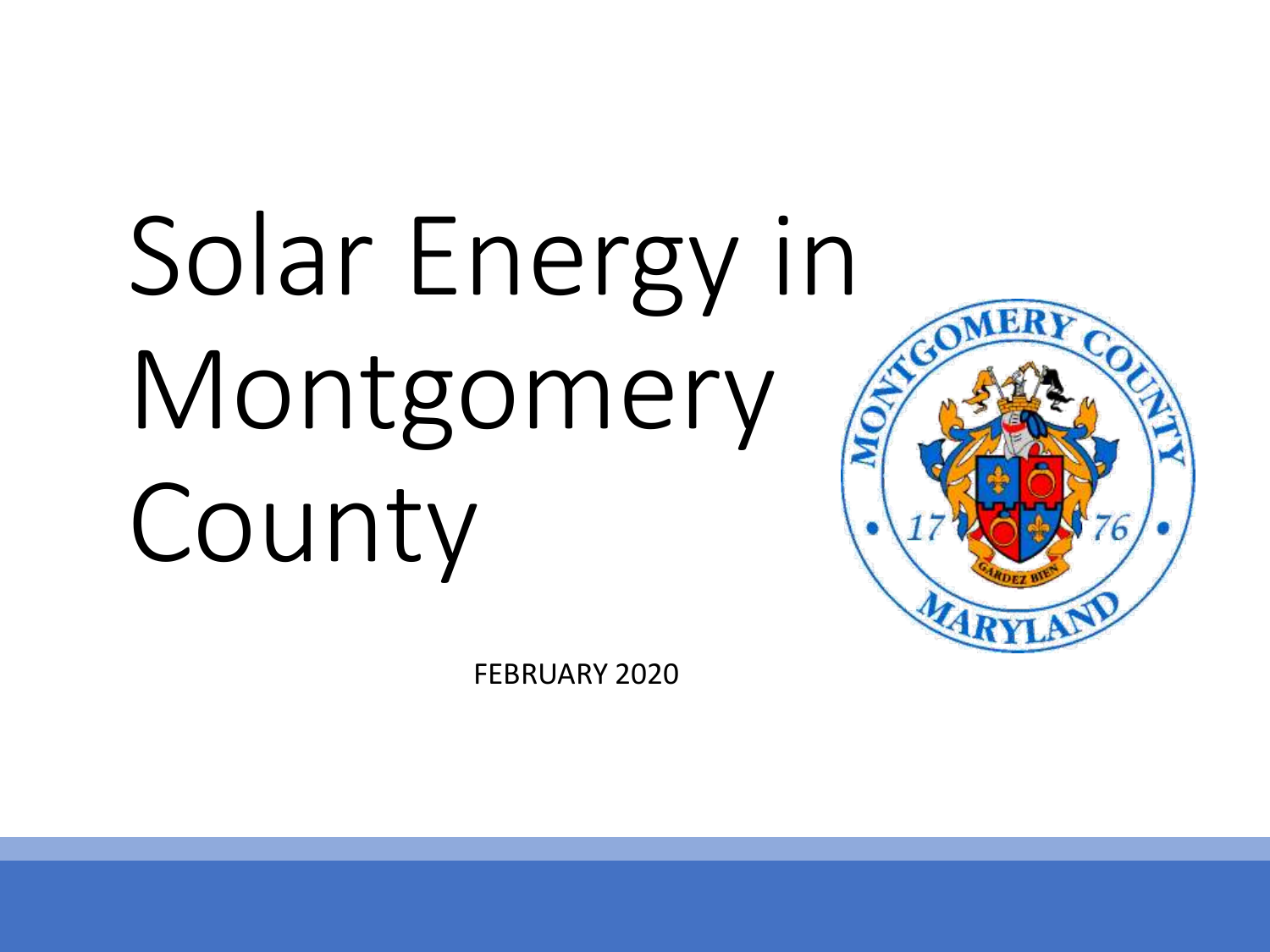

- 1. Framing questions
- 2. Exploring the data
- 3. Barriers to widespread solar implementation
- 4. Up-and-coming solar technologies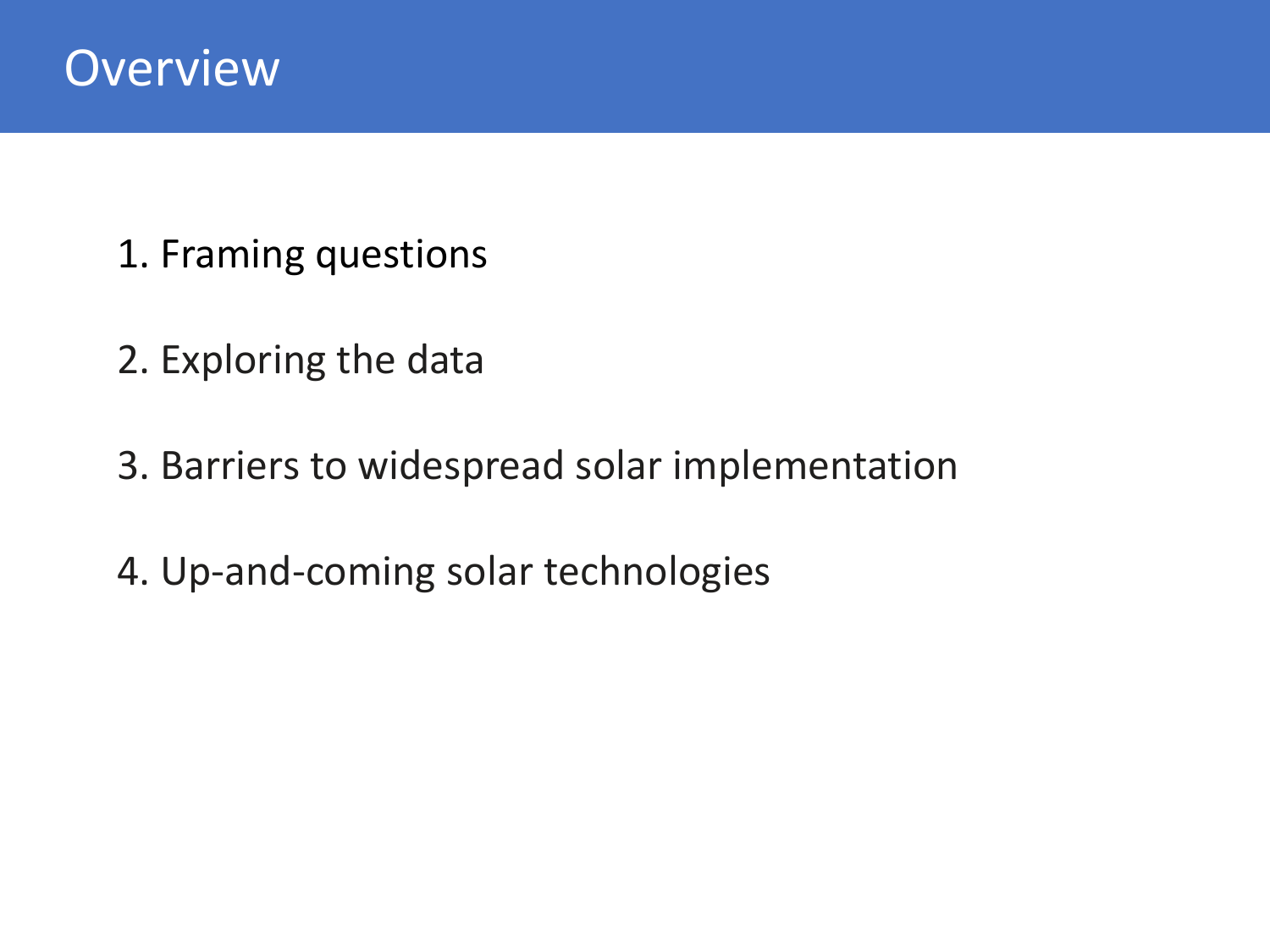**How much solar is already installed in the County?**

**How much electricity does Montgomery County need under different scenarios, and how does that translate to solar acreage?**

**How much solar capacity does Montgomery County have?**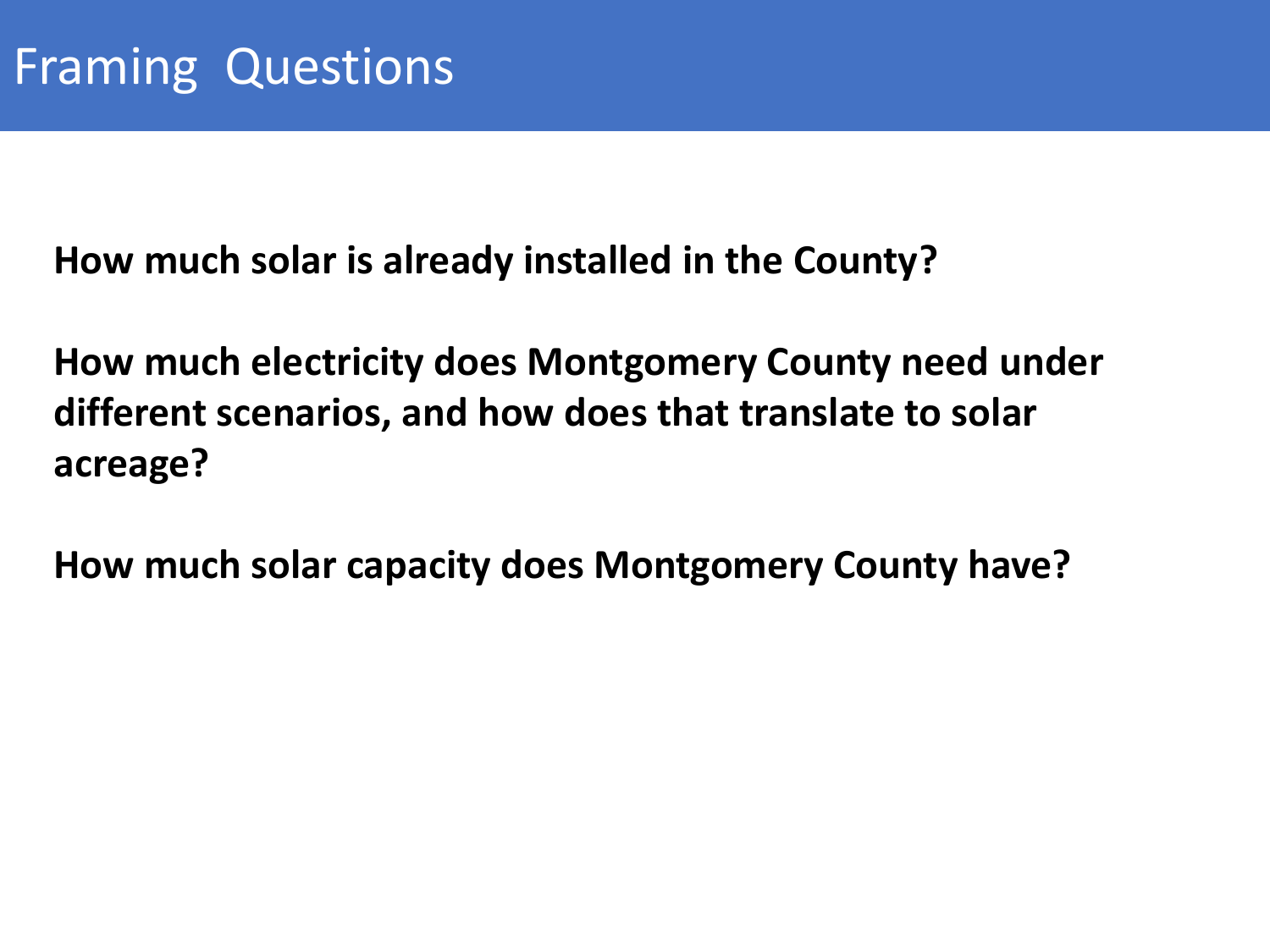#### **How much solar is already installed in the County?**

The short answer is that we don't have a complete picture of amount of solar energy currently being generated in the county.

What we do know: $1$ 

- 16 County Solar Projects
- 9,295 Residential Solar Permits
- 66 Commercial Solar Permits



<sup>1</sup> Data based on permits from the County's Department of Permitting Services and does not include permits issued through Rockville or Gaithersburg. This accounts for the large "hole" in the middle of the County.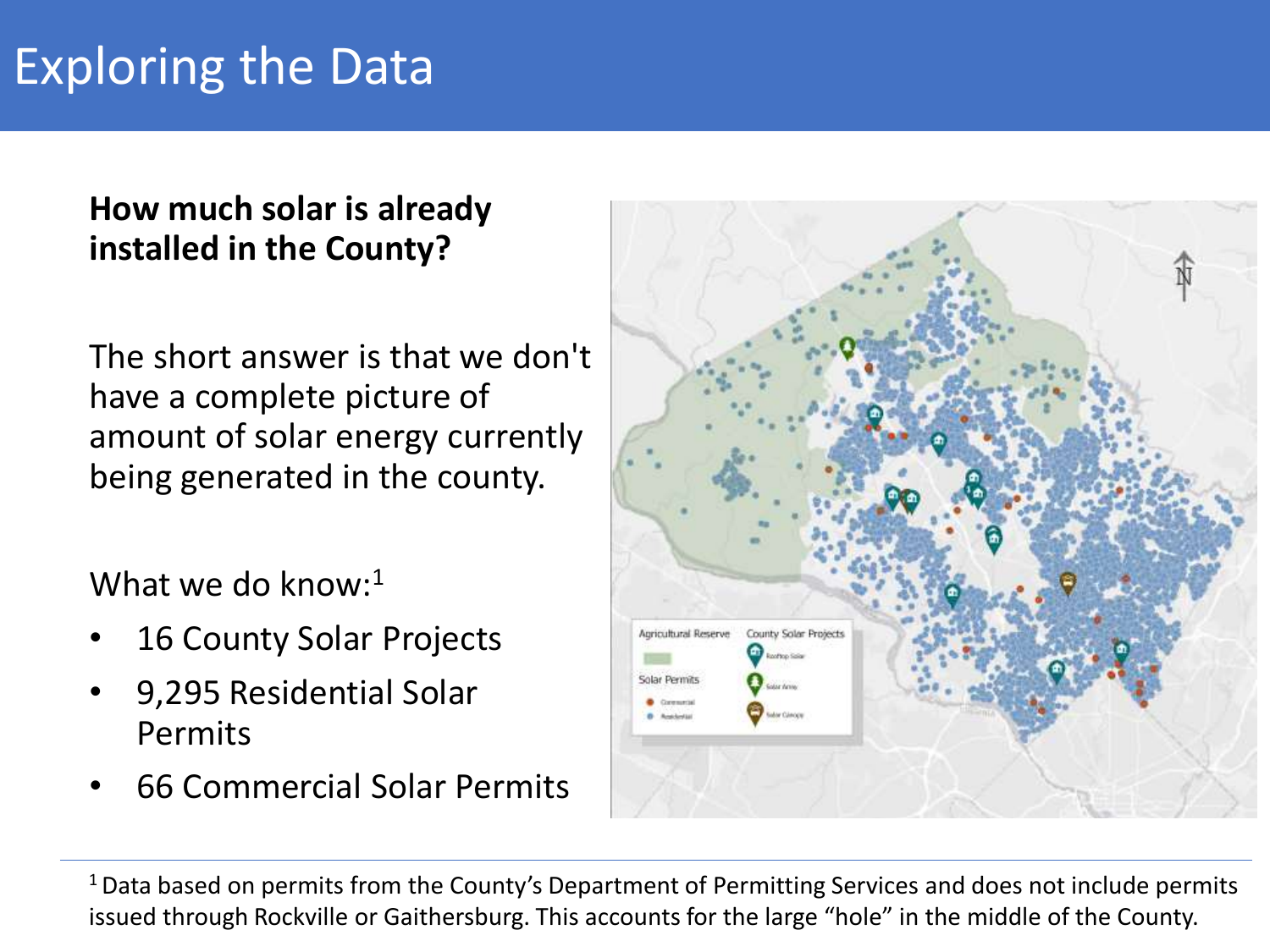**How much electricity does Montgomery County need under different scenarios, and how does that translate to solar acreage?**

Electrification Scenarios Explored:\*



\*Scenario estimates are based on two independent estimates of how much solar is necessary to power the county. These are "back of the envelope" calculations subject to further refinement.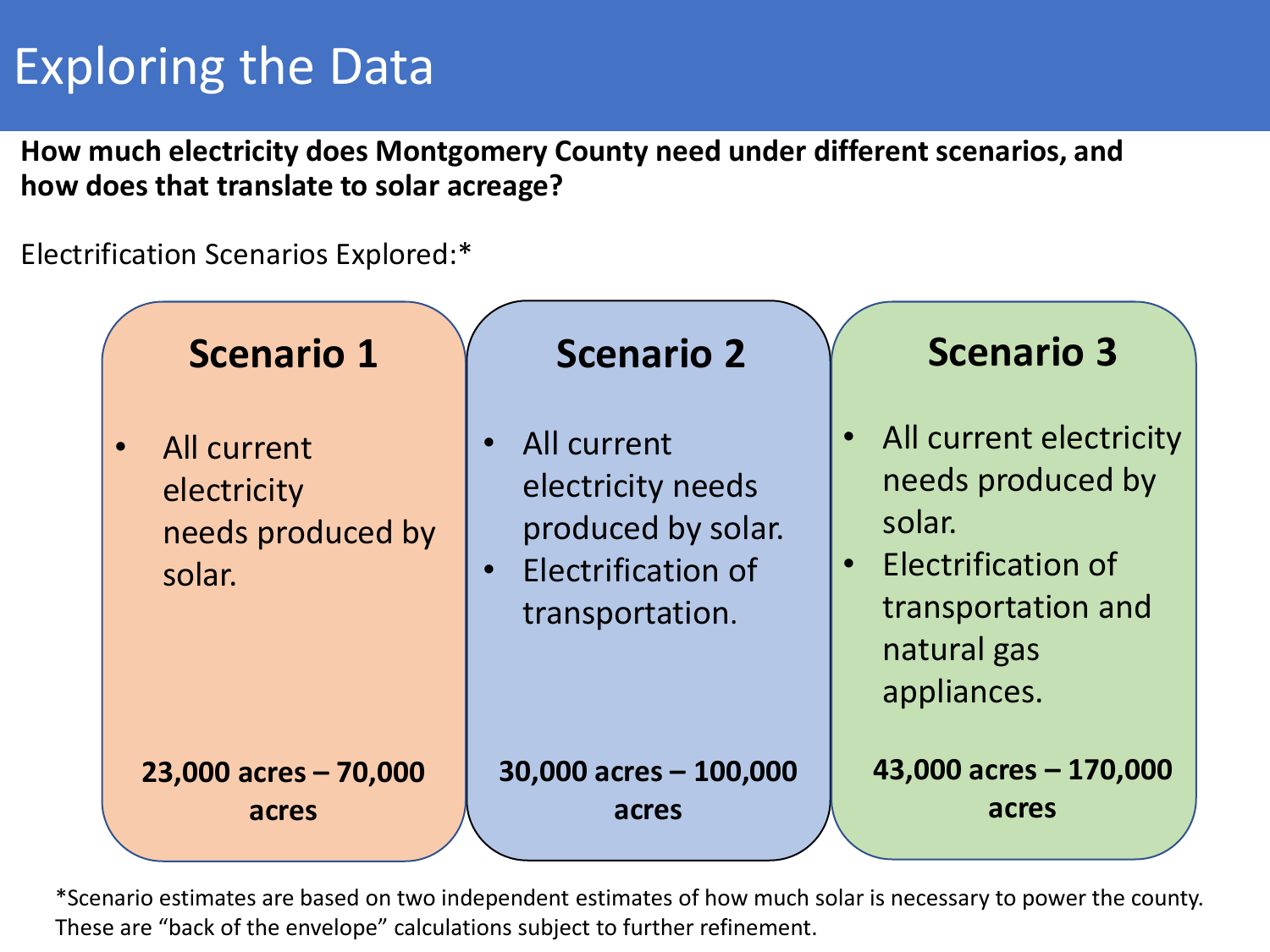Production per Acre



Based on Average Annual Production

- 438,000 kWh per year
- Powers 42 houses

Based on Winter Months (Dec. and Jan) Only

- 25,000 60,000 kWh over the two winter months
- Powers 6-14 houses.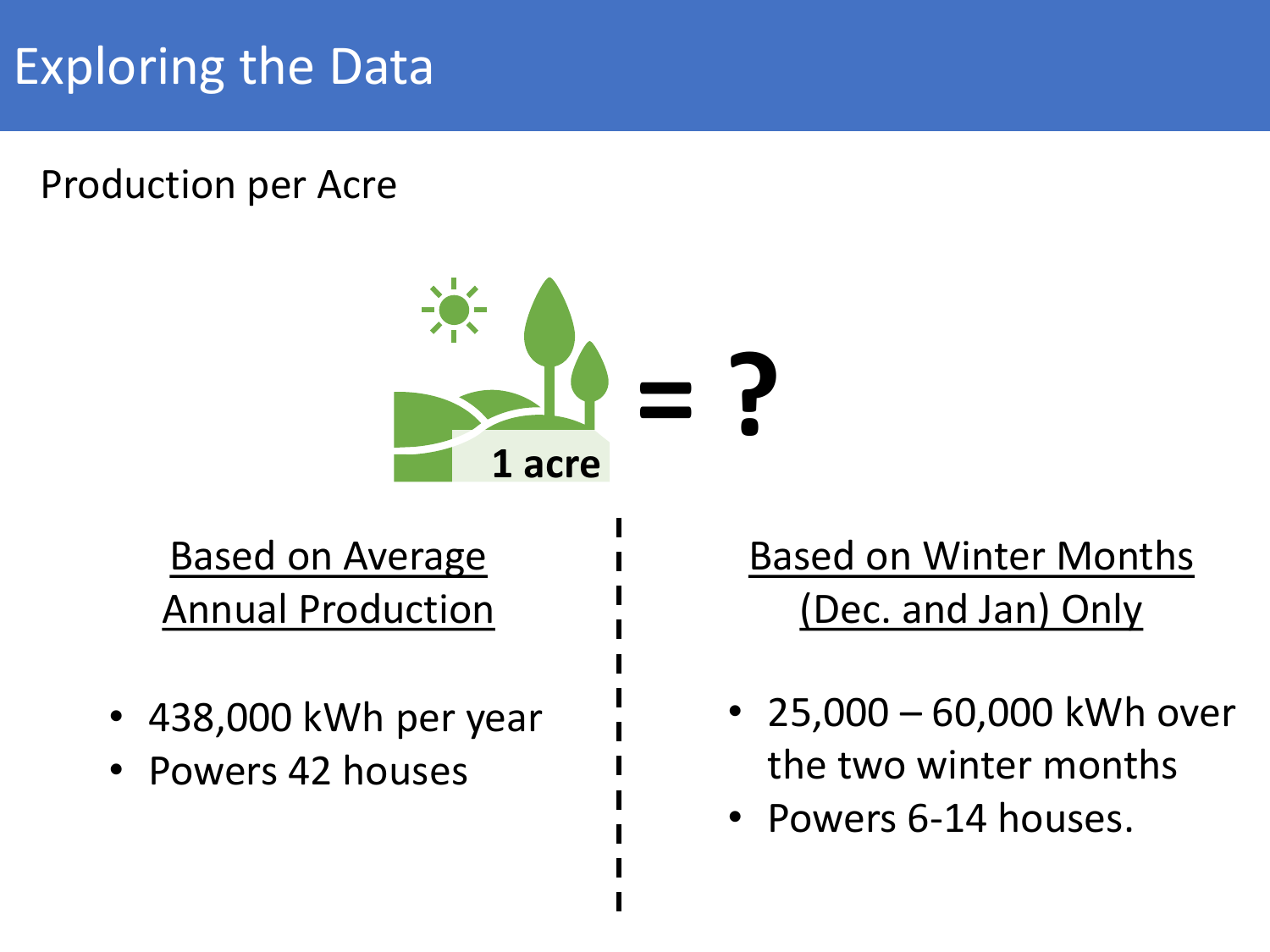#### **How much solar capacity does Montgomery County have?**

#### **Typical Locations**

- Ground mounted systems on open land
- Parking lots & garages
- Rooftops

#### **Atypical Locations?**

- Transmission lines
- Building facade
- Window replacement
- Noise walls

**This analysis focuses on the theoretical area available for locating solar on typical locations. It does not incorporate limitations due to solar orientation, roof condition, competing uses of the space, etc. As such, this analysis is a "theoretical ceiling" of the acreage is available for solar in the County.**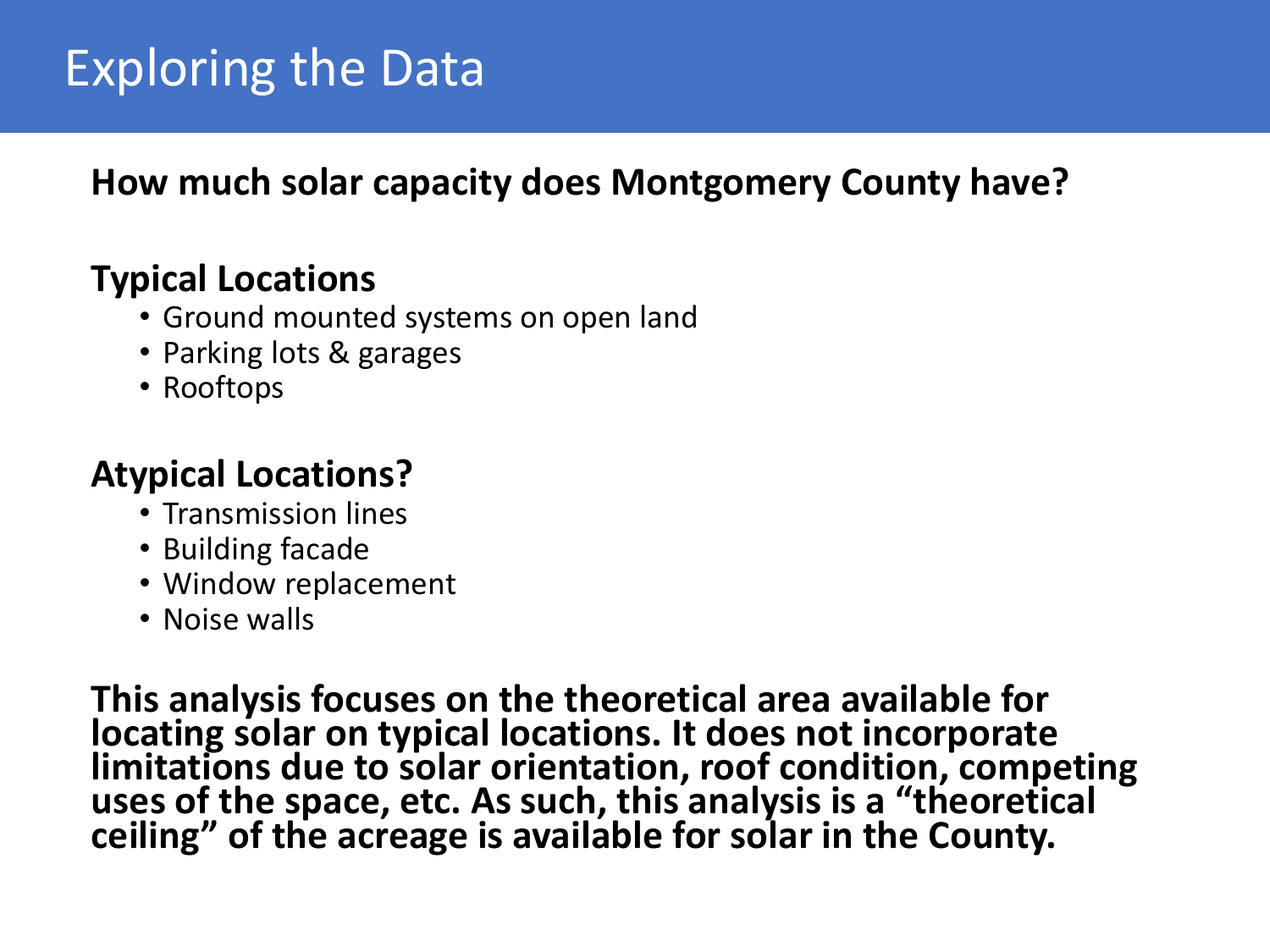## Theoretical Area of "Open" Land

- **Applied filters to open land area in County to determine theoretical area available for ground mount solar installations on open land**
- **Does not factor in:**
	- Parcel configuration (i.e., adds all land area regardless of shape)
	- Slope of land (i.e., may slope toward north)

| Category                                                                                 | Acreage           |
|------------------------------------------------------------------------------------------|-------------------|
| Total land area in County                                                                | $^{\sim}320,000$  |
| Subset not on "prime" soils <sup>1</sup>                                                 | $^{\sim}$ 127,900 |
| Subset without trees and impervious area;<br>outside 150' buffer from hydrologic feature | $^{\sim}20,900$   |
| Subset within two miles of utility substation <sup>2</sup>                               | $^{\sim}$ 12,100  |
| Subset within Agricultural Reserve                                                       | $^{\sim}$ 2,500   |
| Subset without Agricultural Easement                                                     |                   |

<sup>1</sup> Prime soils = Class I – III; non-prime soils = Class IV-VII.

<sup>2</sup> Utility-scale solar projects are usually located near substations to avoid costs of new transmission infrastructure. Acceptable distance from substations depends on the project size and site-specific details. Such details are not included in this analysis.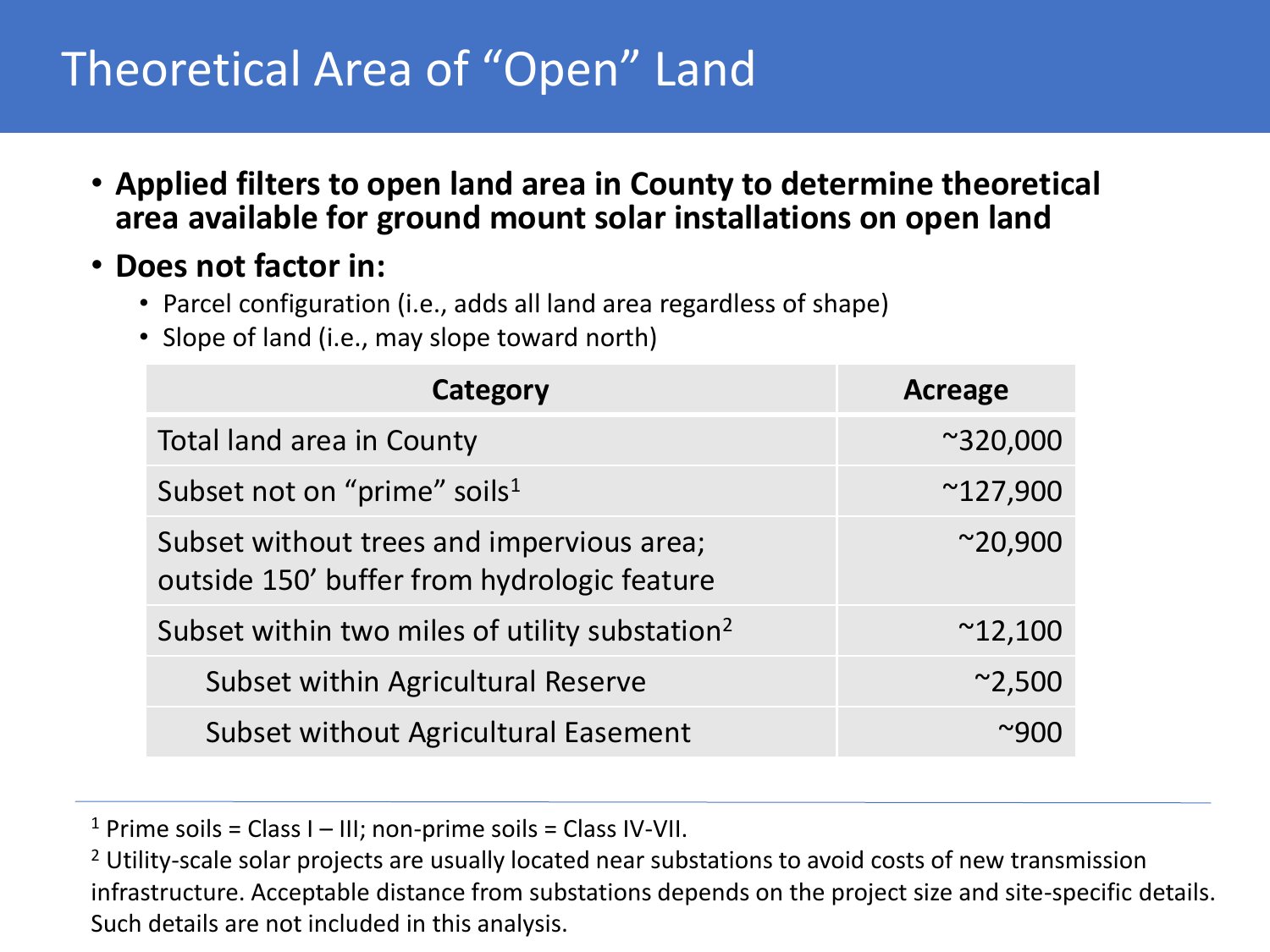## Theoretical Area of "Open" Land

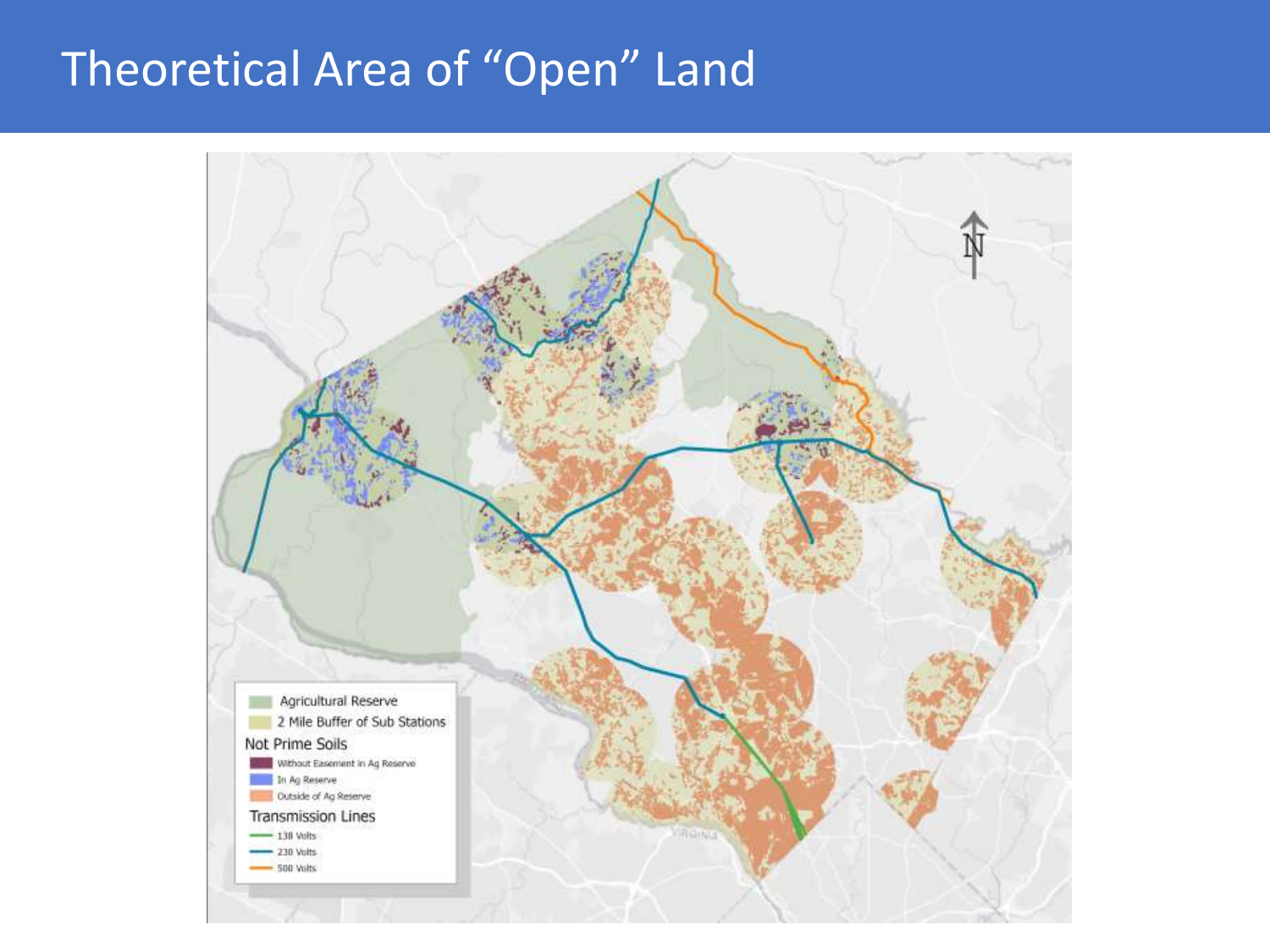## Theoretical Area of "Open" Land in a Rural Area

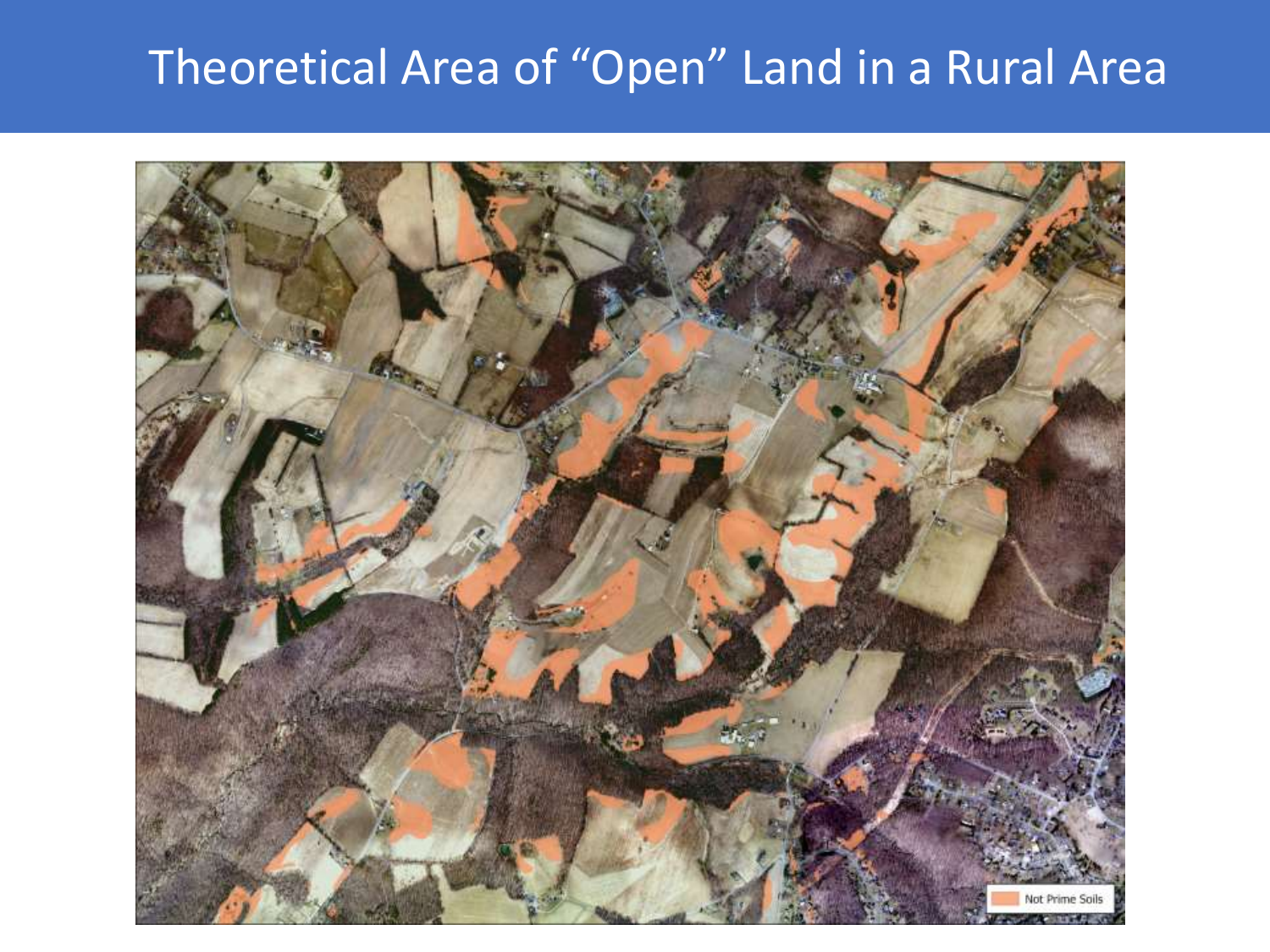## Theoretical Area of "Open" Land in an Urban Area

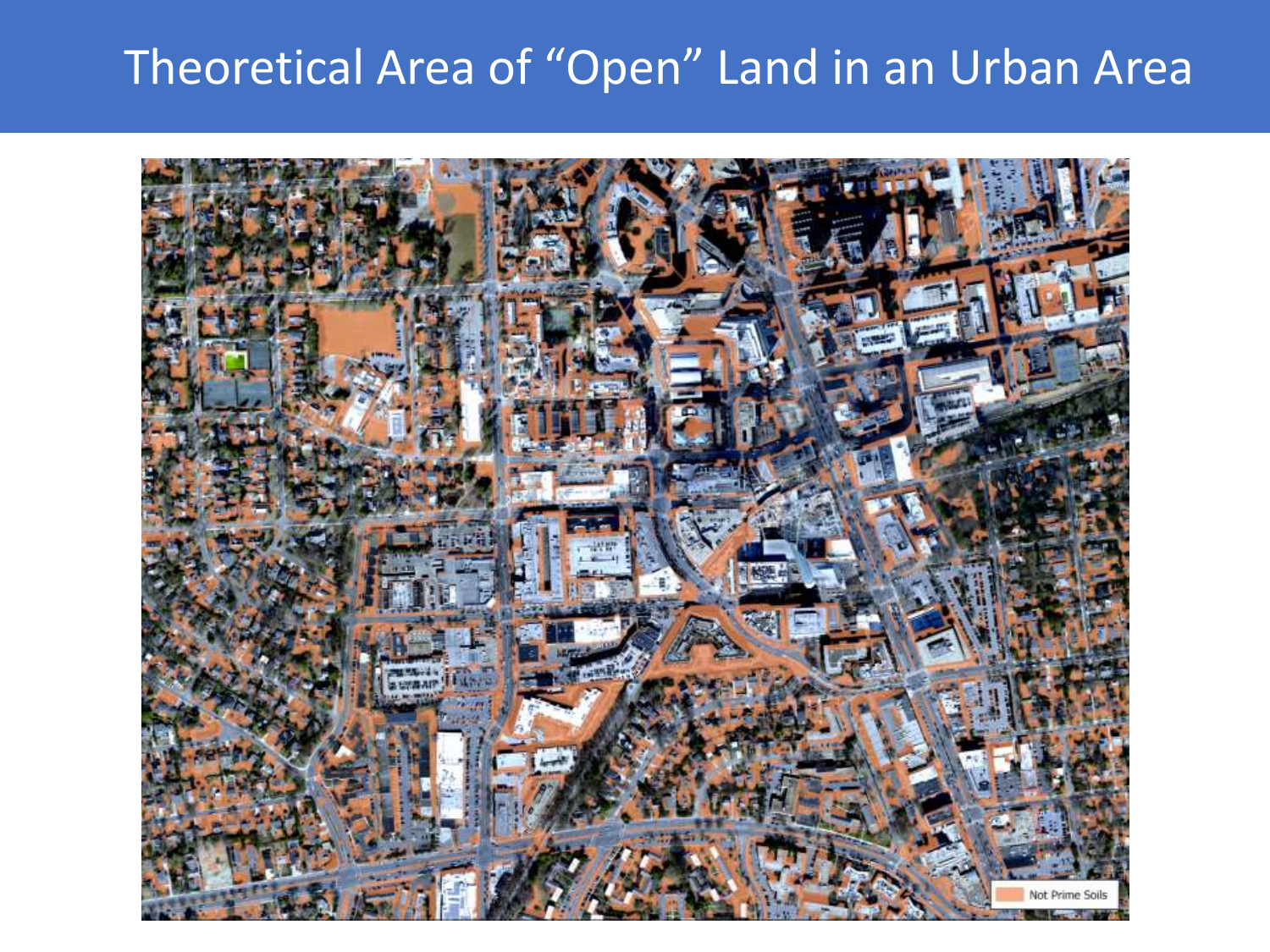# Theoretical Area of Parking Lots & Garages

- Calculated total area of parking lots and garages in County
- Does not factor in:
	- Lot/garage configuration (i.e., adds all parking area regardless of shape)
	- Orientation of parking lot and potential obstructions (e.g., trees, buildings, etc.)

|                                         | <b>Acres of</b>     | <b>Acres of</b>        |
|-----------------------------------------|---------------------|------------------------|
| <b>Property Type</b>                    | <b>Parking Lots</b> | <b>Parking Garages</b> |
| <b>Housing Opportunities Commission</b> | 13.20               |                        |
| <b>Montgomery County</b>                | 343.00              | 16.47                  |
| <b>Montgomery College</b>               | 37.38               | 1.09                   |
| <b>Schools</b>                          | 372.93              |                        |
| <b>Volunteer Fire Departments</b>       | 13.06               |                        |
| Agricultural                            | 140.30              |                        |
| Multi-Family Residential                | 290.72              | 1.03                   |
| Townhomes                               | 7.27                |                        |
| <b>Single Family Homes</b>              | 92.37               |                        |
| Non-Profit                              | 442.63              | 1.35                   |
| <b>Non-Residential</b>                  | 2,948.93            | 42.66                  |
| <b>Veteran's Organizations</b>          | 1.07                |                        |
| <b>WMATA</b>                            | 61.00               | 8.38                   |
| <b>WSSC</b>                             | 20.21               |                        |
| <b>MNCPPC</b>                           | 123.26              |                        |
| Gaithersburg                            | 628.79              | 11.06                  |
| Rockville                               | 559.50              | 11.01                  |
| Takoma Park                             | 60.66               | 0.64                   |
| Embassy                                 | 4.57                |                        |
| Federal                                 | 259.88              | 8.49                   |
| Maryland                                | 57.44               | 0.13                   |
| <b>Total</b>                            | 6,478.15            | 102.34                 |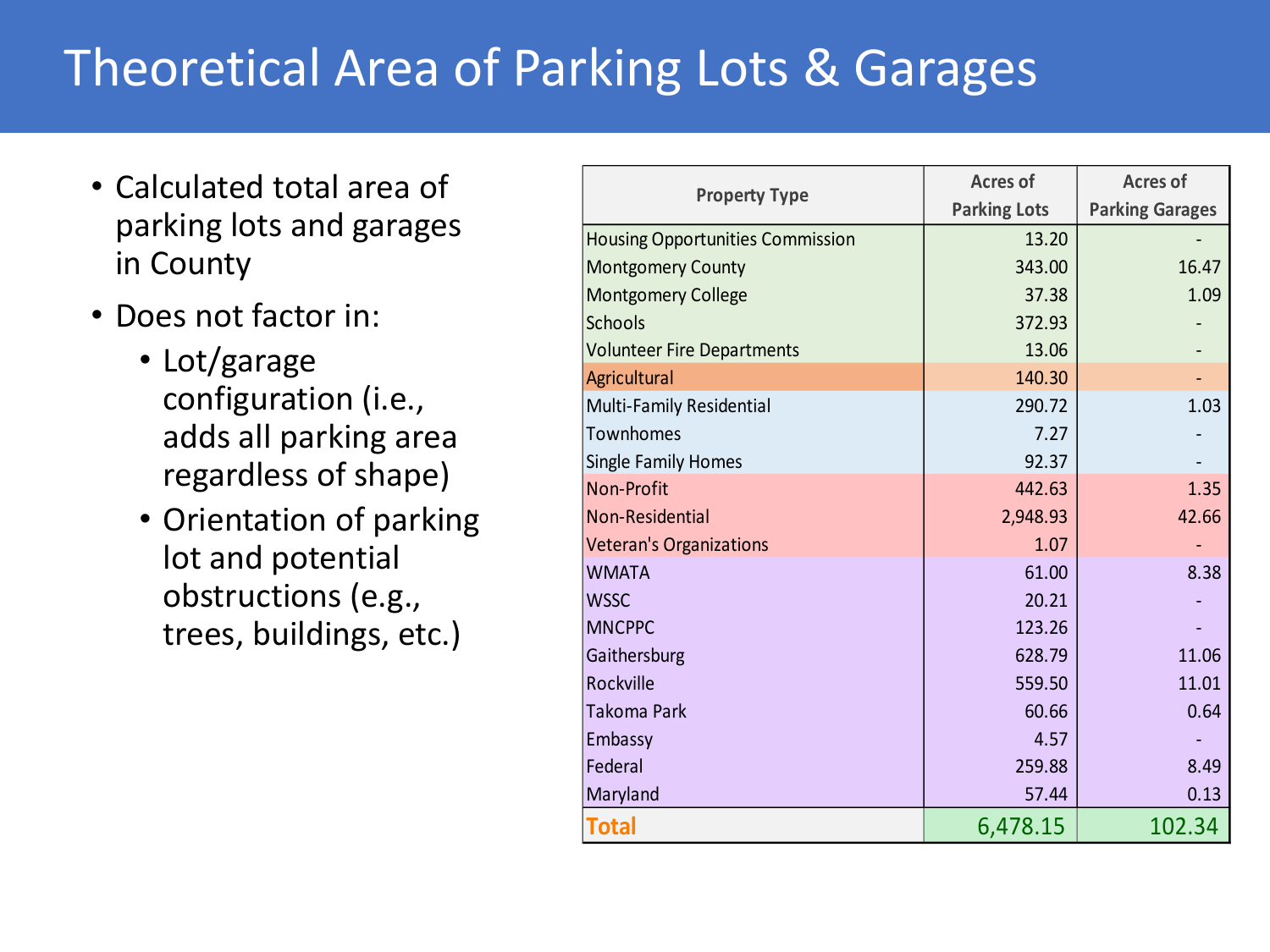# Theoretical Roof Areas: Commercial & Industrial

- **Calculated total area of roofs in County.**
- **Does not factor in:**
	- Roofs less than 5,000 sq.ft. in area.
	- Shape of roof, orientation, and potential obstructions (mechanical equipment, outdoor amenities, etc.)

| Landuse    | <b>Sum of Roof Areas</b><br>$\geq 5,000$ sqft | Acres    |
|------------|-----------------------------------------------|----------|
| Industrial | 5,576,716.48                                  | 128.02   |
| Office     | 23,846,036.33                                 | 547.43   |
| Retail     | 31,634,999.99                                 | 726.24   |
| Warehouse  | 10,536,055.16                                 | 241.87   |
| Total      |                                               | 1,643.57 |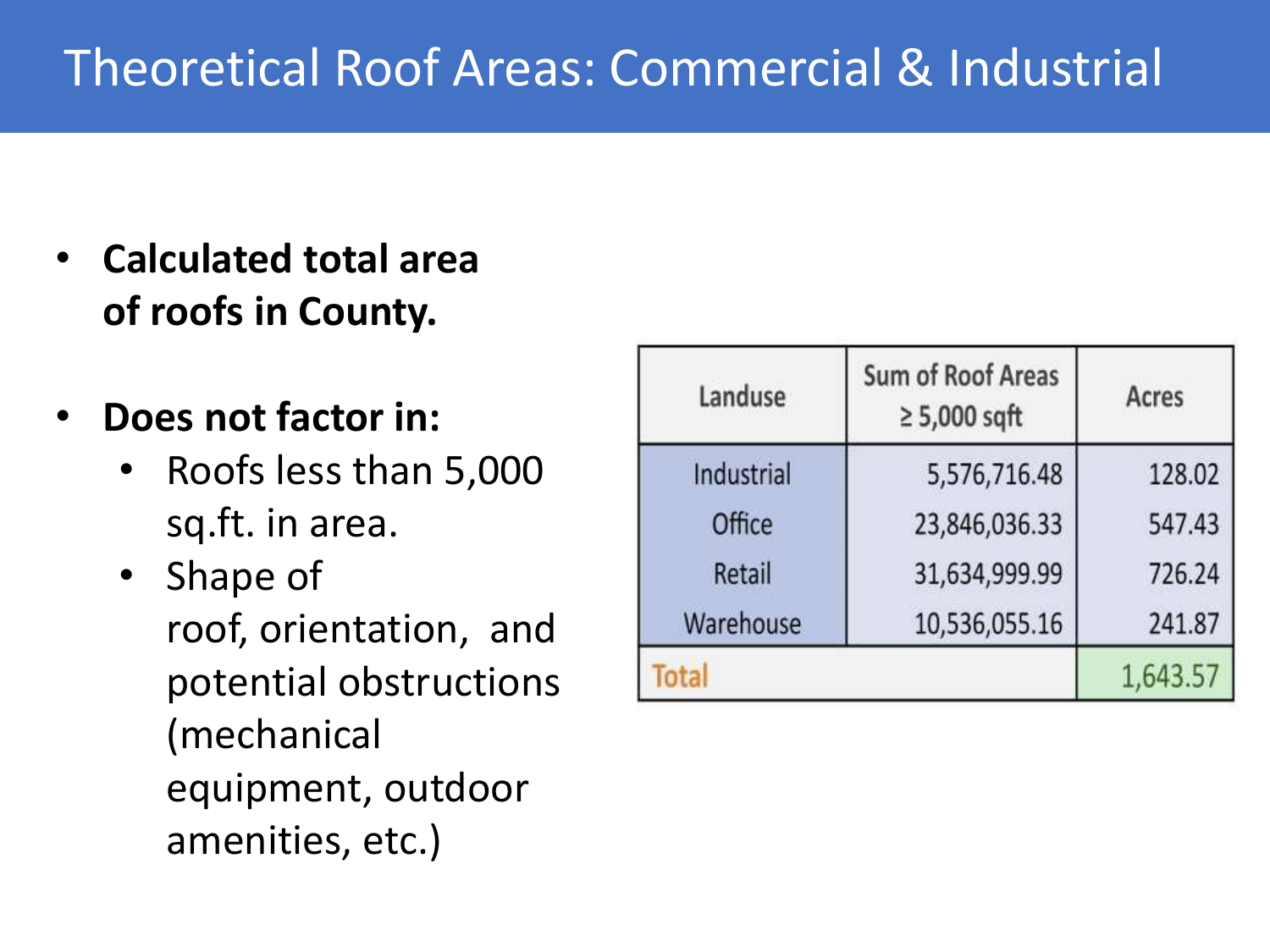#### • **Does not factor in:**

• Roofs associated with Housing **Opportunities** Commission, Montgomery College, Volunteer Fire Departments, municipal buildings, state government buildings, federal buildings, WMATA, MNCPPC, WSSC

| <b>Property Type</b>            | <b>Acres of</b> | Rooftop  | <b>Acres of Rooftop</b><br>w/ Solar Permit |
|---------------------------------|-----------------|----------|--------------------------------------------|
| <b>Montgomery County</b>        |                 | 222.86   |                                            |
| <b>Schools</b>                  |                 | 430.53   |                                            |
| <b>Multi-Family Residential</b> |                 | 501.72   |                                            |
| <b>Townhomes</b>                |                 | 854.34   | 25.36                                      |
| <b>Single Family Homes</b>      |                 | 7,527.71 | 366.04                                     |
| Total                           |                 | 9,537.15 | 391.40                                     |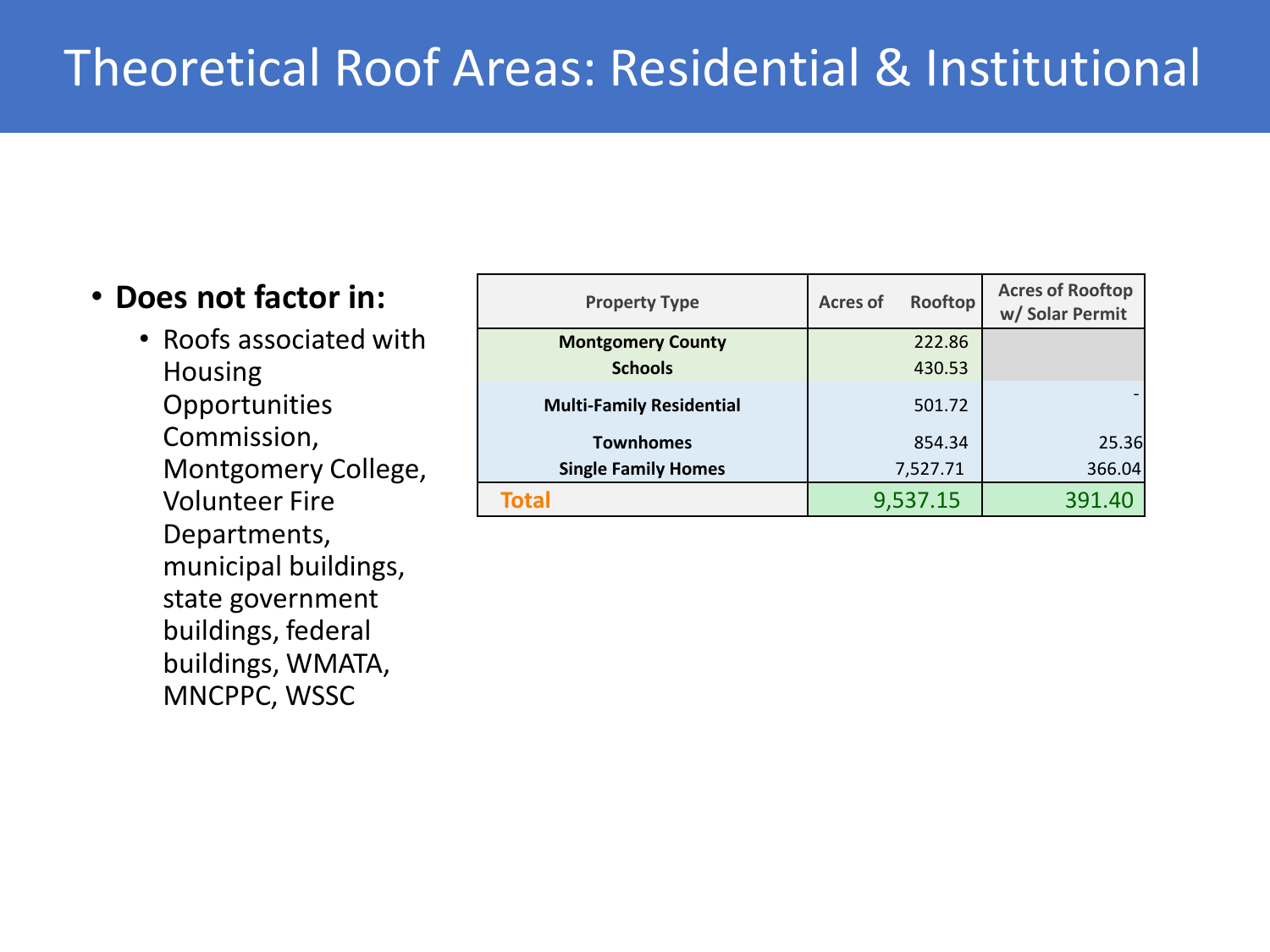## Theoretical Area Under Transmission Lines

- **Total area available under transmission lines: 1,415 Acres.**
- Includes area that is:
	- Pepco owned
	- Without trees
	- Impervious
	- Outside of 150 ft buffer from hydrologic features.



Photo: Charlie Ban, Oct. 2018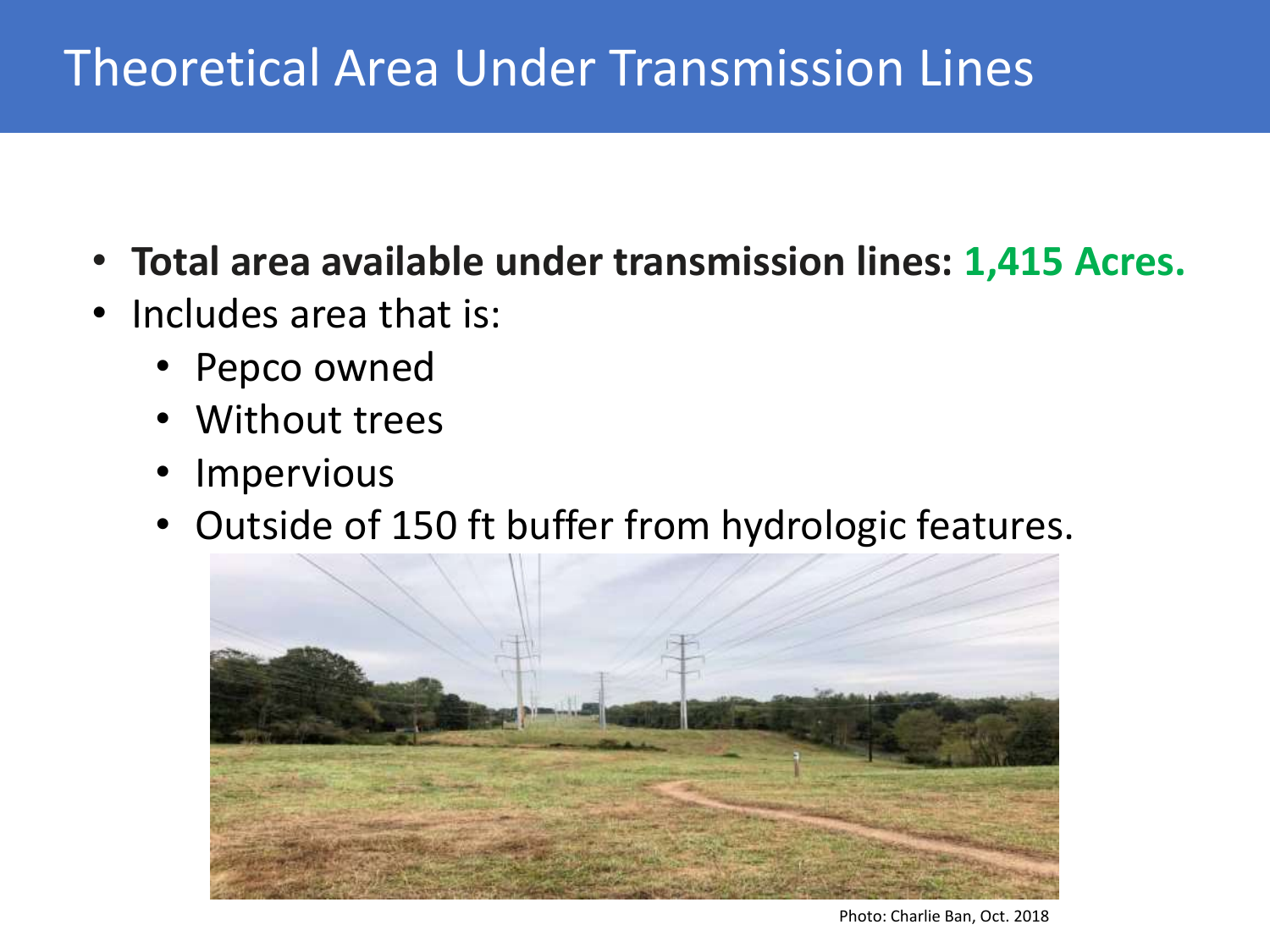| <b>Type of Land</b>                                    | <b>Total Available Area</b><br>(acres) |
|--------------------------------------------------------|----------------------------------------|
| <b>Open Land</b>                                       | 12,100                                 |
| <b>Parking Lots and Garages</b>                        | 6,580                                  |
| <b>Building Roofs</b><br>(Commercial)                  | 1,644                                  |
| <b>Building Roofs (Residential</b><br>& Institutional) | 9,146                                  |
| <b>Transmission Lines</b>                              | 1,415                                  |
| <b>Total</b>                                           | 30,885                                 |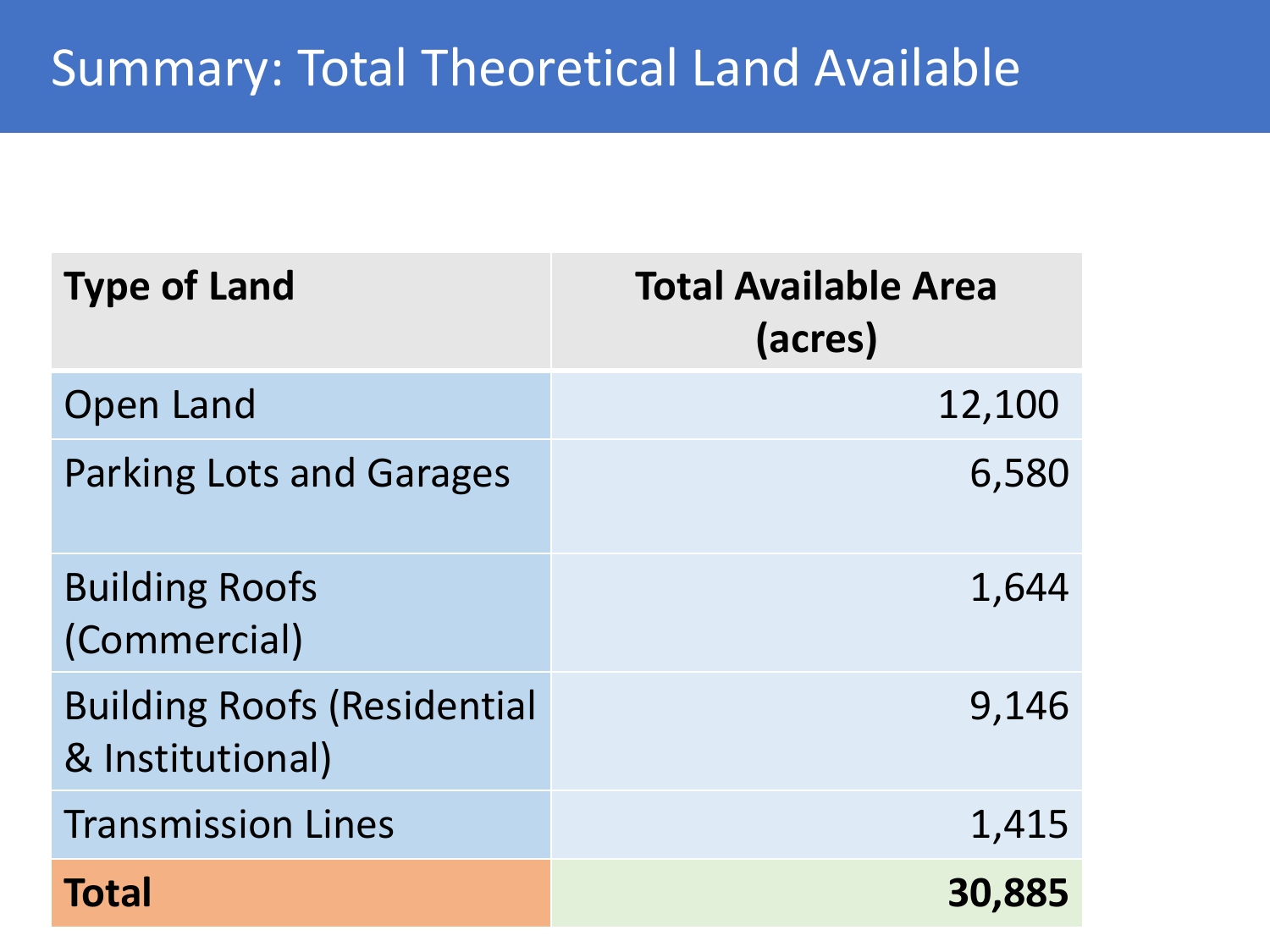# Potential Barriers to Widespread Solar Implementation

### • **Maryland Net Metering Law**

- Net metering allows sale of excess power to utility at retail rates; critical to economics of many solar installations
- Current cap on total net metered capacity = 1,500 MW (772 MW installed as of June 30, 2018)
- Current cap on single project = 2 MW
- **Local zoning and land use laws and practices**
- **Upfront costs**
- **Access to unbiased information**